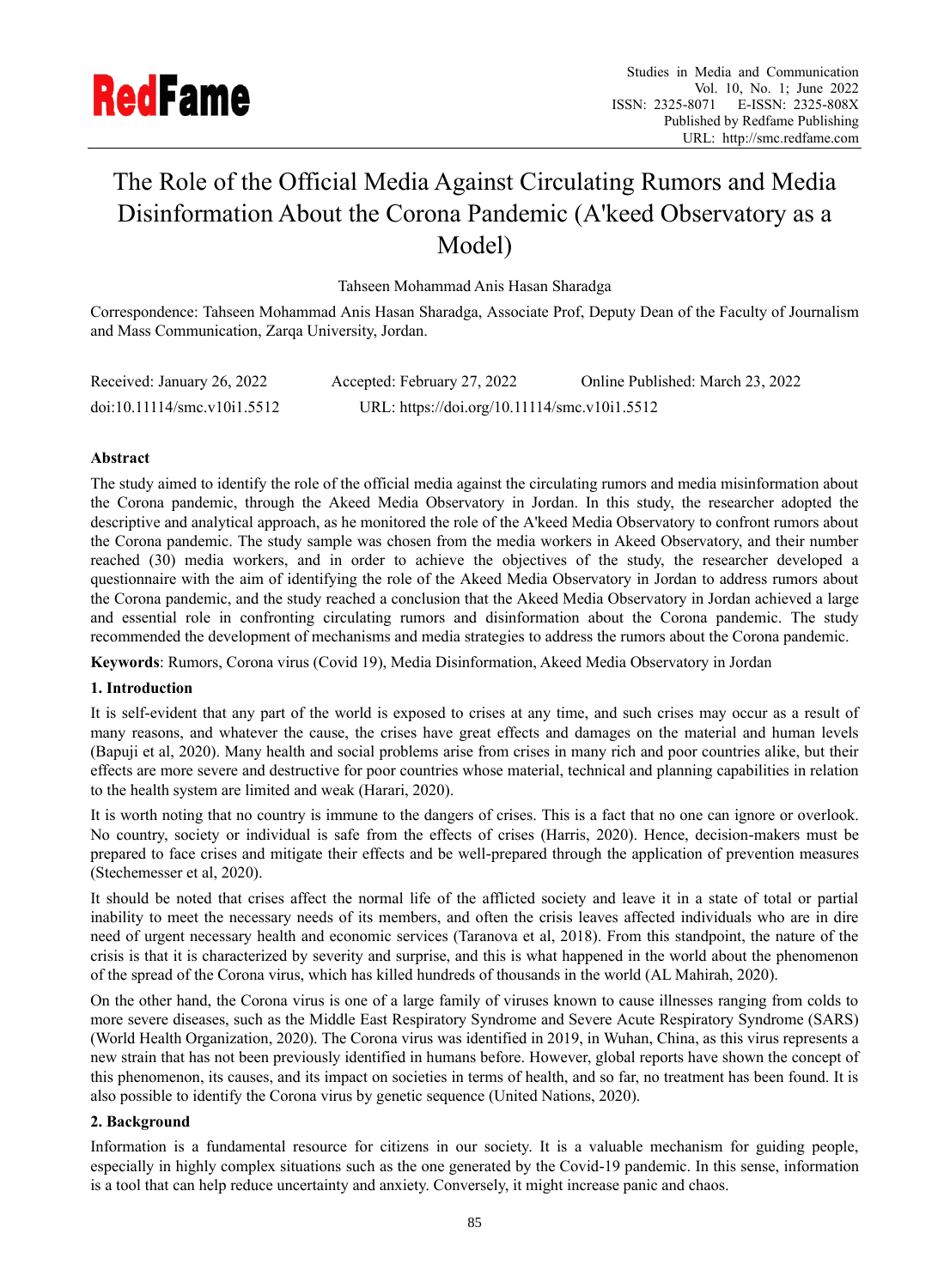Acting on the wrong information can kill. In the first 3 months of 2020, nearly 6 000 people around the globe were hospitalized because of coronavirus misinformation, recent research suggests. At its extreme, death can be the tragic outcome of what the World Health Organization has termed the" infodemic", an overabundance of information — some accurate, some not — that spreads alongside a disease outbreak.

As stated by the WHO, the COVID-19 outbreak and response has been accompanied by a massive infodemic: an overabundance of information – some accurate and some not – that makes it hard for people to find trustworthy sources and reliable guidance when they need it. Infodemic refers to a large increase in the volume of information associated with a specific topic and whose growth can occur exponentially in a short period of time due to a specific incident, such as the current pandemic. In this situation, misinformation and rumors appear on the scene, along with manipulation of information with doubtful intent. In the information age, this phenomenon is amplified through social networks, spreading farther and faster like a virus (Zarocostas, 2020).

The COVID-19 pandemic represents a substantial challenge to global human well-being. Not unlike other challenges (e.g., global warming), the impact of the COVID-19 pandemic depends on the actions of individual citizens and, therefore, the quality of the information to which people are exposed. Unfortunately, however, misinformation about COVID-19 has proliferated (Frenkel, Alba, & Zhong, 2020; Russonello, 2020).

However, in the context of the events taking place in the world concerning the spread of the Corona virus, there are standards related to the role of the official media against circulating rumors and media misinformation about the Corona pandemic. So, it should be noted that the current situation, and the new reality related to the role of the official media against the circulating rumors and media misinformation about the Corona pandemic and its future possibilities created important and dangerous challenges. Hence, the official media in Jordan have the responsibility to confront them and deal with them in the present and future, through Akeed Observatory, especially with the expectations of increasing severity and acceleration of these challenges in the future in light of the developments and changes that the world is witnessing about the Corona pandemic.

Based on all of the above, the mechanisms of the official media role against the circulating rumors and media misinformation about the Corona pandemic through Akeed Observatory should be more careful to confront rumors about the pandemic, as Akeed Observatory, which is one of the Jordanian official media, must be responsible for refuting the rumors and fabrications by presenting the facts in its time. Moreover, it should work on the development of public awareness, and immunization from psychological sensitivity in general, and rumors in particular, as the Akeed Observatory works with its various tools and media to continuously educate individuals in the Jordanian society to establish their faith and confidence in official and government communications, as well as holding seminars, lectures, discussions and sessions that contribute to eliminating rumors About the Coronavirus Pandemic.

## *2.1 Problem of the Study*

Double rhetoric, bilateral standards, media disinformation and rumors about the Coronavirus play a big role in creating the stereotype about the spread of this virus (Rahardi, 2020). It is worth noting that the media, with all its trends, used the psychological factor of the word and terminology to influence others (Ali, 2020). Accordingly, there are rumors that aim to create confusion, to create a state of imbalance in society and to undermine confidence in the institutions, pillars and joints of the state in general, as we are now about the rumors about the Corona pandemic, which aim to change trends and destabilize society in terms of economic, social and health.

On the other hand, rumors about the Corona virus seek to occupy part of the citizen's mind and direct his thinking and direction, in mysterious circumstances (Hou et al, 2020). These rumors make people in a state of apprehension, suspicion, suspicion and fear, which is what is measured in the state of our societies now, as everyone fears for their future, the fate of their homeland and their health (Abdoli, 2020). The rumor increases and becomes more convincing when it is adopted by people who occupy parliamentary or trade union positions, meaning they are not affiliated with the government or any of the official pillars of the state (Lin et al, 2021). It should not be borne in mind that rumor is a weapon of those affected and monopolists (AL Mahirah, 2020). These rumors aim to confuse the public opinion to create a state of turmoil and impede all health efforts around reducing the spread of Coronavirus infections (Zhu et al, 2020). From this standpoint, diagnostic processes facilitate treatment. So, one of the effective tools to counter rumors is to create confidence between the media and the people by providing them with correct news and full readiness by the government to refute any rumor by presenting the facts, and moving through knowledge platforms in raising the health level (Jalali&Mohammadi, 2020). As this comes through the Akeed Media Observatory in Jordan, it is considered the credibility of Jordanian media, which is one of the projects of the Jordan Media Institute, and a tool for media accountability, as it tracks the credibility of what is published and broadcast through the Jordanian media.

Experience has shown that the media can play a clear role in persuading others to follow a certain behavior in their lives that they would not do without that idea, and the responsibility now remains on the national media outlets to collect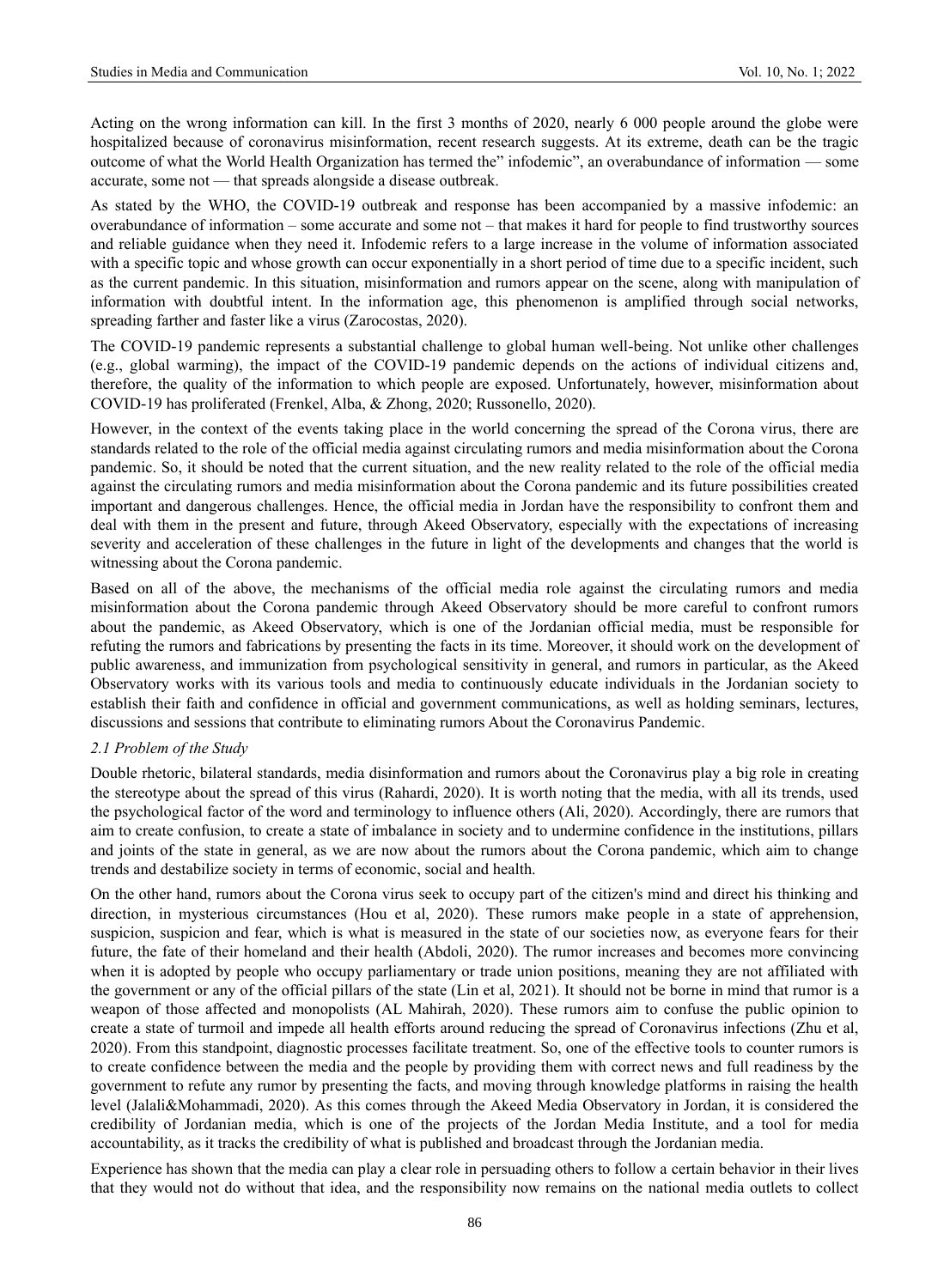their methods and use them in interactive activities that take place within an institutionalized and organized context to express government opinions or decisions to achieve higher national interests away from deception and media misinformation (Islam et al, 2020). And based on the previous considerations, the main questioning of the study problem comes, which is as follows:

# **What is the role of the official media against circulating rumors and media misinformation about the Corona pandemic (Akeed Observatory as a model)?**

#### *2.2 Questions of Study*

- 1. What is the role of the Jordanian official media, through Aakeed Observatory, against the circulated rumors about the Corona pandemic?
- 2. What is the role of media misinformation about the Corona pandemic?
- 3. What are the ways to put an end to the spread of rumors about the Corona pandemic?

## *2.3 Objectives of the Study*

- 1. Identifying the role of the Jordanian official media, through Aakeed Observatory, against the rumors circulating about the Corona pandemic.
- 2. Identifying media misinformation about the Corona pandemic.
- 3. Identifying theways to put an end to the spread of rumors about the Corona pandemic.
- 4. Identifying the perception proposed by the Akeem Media Observatory in Jordan regarding proposals that would ensure limiting the spread of rumors about the Corona pandemic.

#### *2.4 Significance of the Study*

- 1. Demonstrating the role played by the Akeed Media Observatory in Jordan to counter the spread of rumors and media misinformation about the Corona pandemic.
- 2. Providing media information through the Akeed Media Observatory in Jordan that inform political decision-makers and media workers to develop a vision about media misinformation about the Corona pandemic.
- 3. This study may contribute to clarifying the role of the Jordanian official media in reaching the pillars and components of confronting rumors about the Corona pandemic.
- 4. Submit proposals for how to avoid media misinformation and destructive rumors and face the challenges and problems resulting from the spread of the Corona pandemic, by using the Akeed Media Observatory in Jordan as an effective media tool in raising awareness about rumors related to the Corona pandemic.

## *2.5 Terms of Study*

**Role:** it is an expected behavior in a specific situation, taking into account the prevailing social norms in the group, and taking into account their aspirations, requirements, and social organization (Sharadgah, 2016). The researcher defines it procedurally as "the tasks of the media in giving pictures, facts, messages and opinions about the Corona pandemic and avoiding media misinformation.

**Media:** is the collection, storage, processing and dissemination of news, data, pictures, facts, messages, opinions, and comments required to know current incidents and to cover events with impartiality, accuracy and credibility, in order to gain the public's respect (Sharadgah, 2017).

**The rumor:** is "the publication of a novel to interpret events and transmit them from person to person related to something, event or issue of public concern, as these rumors usually lack a reliable source that carries evidence of the authenticity of the news (Nguyen, 2017).

**The media role of Akeed Observatory:** It is known as employing important events and issues, and following up on their developments and their repercussions on the Jordanian society, in order to meet the natural human need to know the surrounding environment, and to know the current events around it, and the media content in Akeed Observatory is almost the main prevailing source today in the media which is supposed to cover these events with impartiality, accuracy and credibility about the Corona pandemic.

**Prevention standards according to Akeed Observatory:** These are the criteria that are represented in a safe environment free from risks to the individual's life or safety, as well as a series of procedures, rules and regulations with a legislative framework, which the AKEED Media Observatory seeks to demonstrate their importance and how they are concerned with human health and their preservation of risks Coronavirus infection.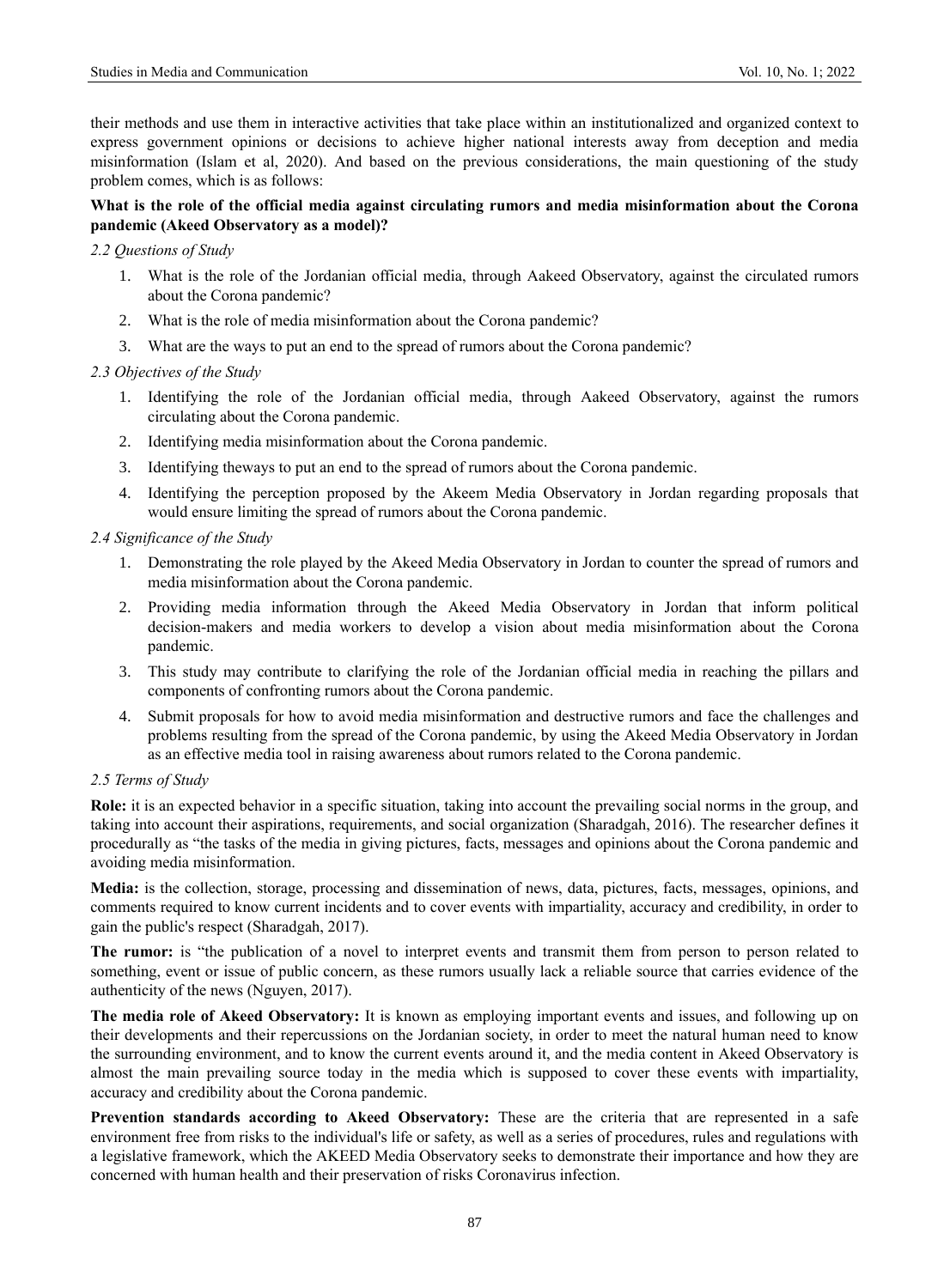#### **Delimitations of the Study:**

**Spatial and temporal delimitations:** The study instruments were applied to the Akeed Media Observatory in Jordan in 2021

**Human delimitations:** The study instruments were applied to media professionals in the Akeed Media Observatory in Jordan.

**Objectives delimitations:** The study was limited to identifying the role of the official media against circulating rumors and media misinformation about the Corona pandemic, and the study adopted Akeed observatory as a model.

# **THE FIELD STUDY**

**Methodology of the Study:** In this study, the researcher followed the descriptive and analytical approach, as he monitored the role of the AKEED Media Observatory to confront rumors about the Corona pandemic.

**Sample of the Study:** The study sample was chosen taking into account the percentages of their distribution in the original community from the media workers in the Akeed Media Observatory in Jordan, and their number reached (30) media workers.

**Study Instrument:** To achieve the objectives of the study, the researcher prepared a questionnaire with the aim of identifying the role of the Akeed Media Observatory in Jordan to address rumors about the Corona pandemic.

By calculating the correlation coefficients. The following table explains the procedures for calculating the validity of internal consistency.

Table (1). Pearson correlation coefficients of the questionnaire with the total degree

| Questionnaire                                                                                        | correlation Value | ് വ<br>coefficients Significance |
|------------------------------------------------------------------------------------------------------|-------------------|----------------------------------|
| The role of the Akeed Media Observatory in<br>Jordan to address rumors about the Corona<br>pandemic. | $0.739**$         | 0.000                            |

It is evident from Table (1) that the correlation coefficient of the resolution degrees reached (0.739) degrees, which is a high correlation coefficient, and it is statistically significant at the level of significance (0.000), and this indicates that the questionnaire has sincerity of internal consistency.

To verify the stability of the resolution, the researcher followed Cronbach's Alpha method, and the following table shows the stability parameters of the resolution.

Table (2). Cronbach alpha coefficient of resolution stability

| Questionnaire                                                                                     | Cronbach<br>alpha<br>coefficient |
|---------------------------------------------------------------------------------------------------|----------------------------------|
| The role of the Akeed Media Observatory in Jordan<br>to address rumors about the Corona pandemic. | 0.791                            |
| <b>Total Reliability</b>                                                                          | 0.841                            |

Table (2) shows that the totalreliability of the questionnaire reached (0.841), which is a high reliabilitycoefficient.

## **3. Results and Discussion**

The researcher analyzed the results of his study in the light of the opinions of a sample of media professionals in the Akeed Media Observatory in Jordan, so that the main question of the study was represented in the following:

## **What is the role of the official media against circulating rumors and media misinformation about the Corona pandemic (Akeed Observatory as a model)?**

To answer this question, the arithmetic means and standard deviations were calculated for the responses of (sample individuals), and the following table explains that.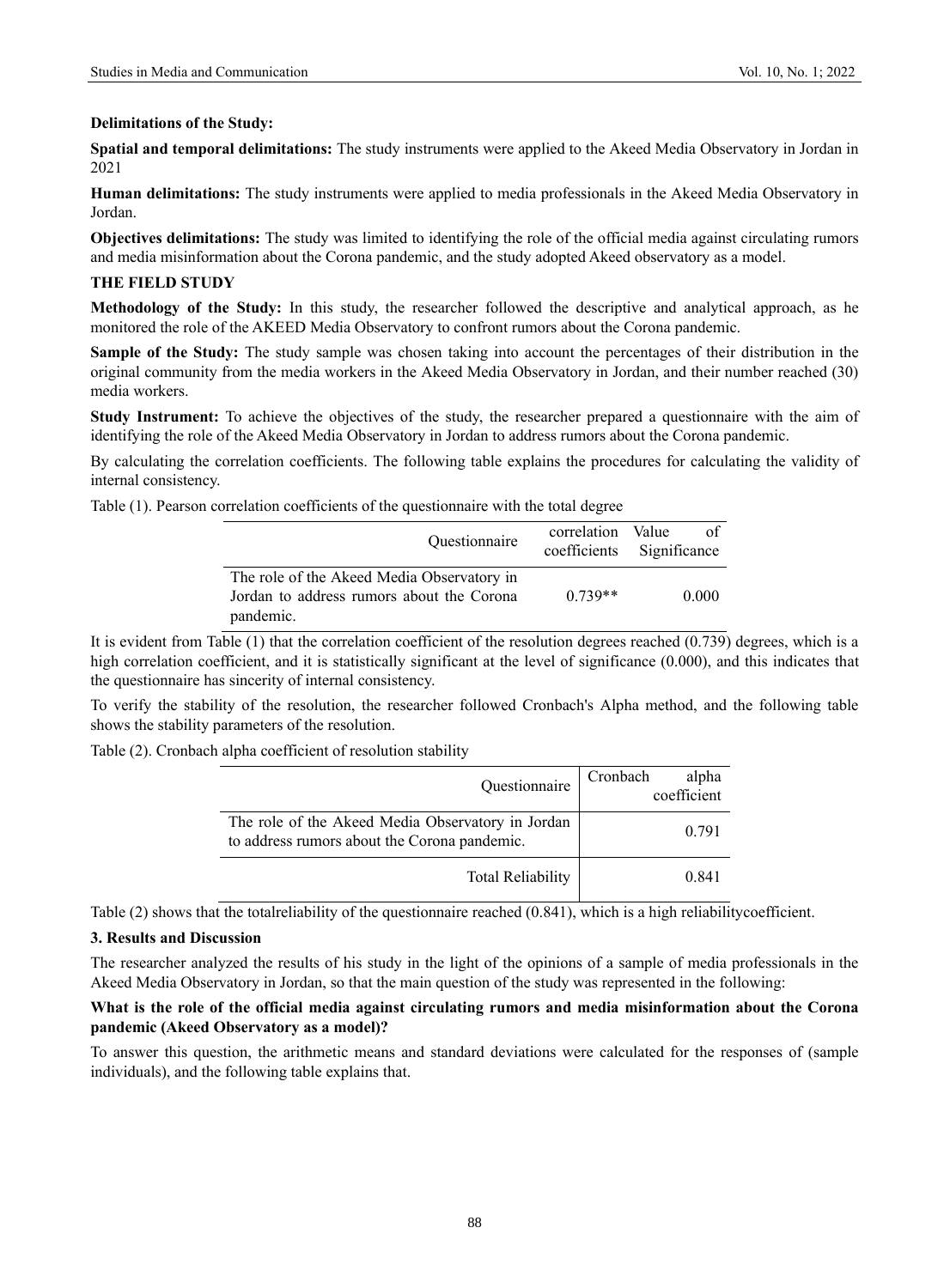| Table (3). Means, standard deviations, and ranks of the Media College students 'responses to the role of official media |  |
|-------------------------------------------------------------------------------------------------------------------------|--|
| against circulating rumors and media disinformation about the Corona pandemic                                           |  |

| No.            | <b>Items</b>                                                                                                                                                                                                             | <b>Means</b> | Standard<br>Deviations | Rank           | <b>Degree of Influence</b> |
|----------------|--------------------------------------------------------------------------------------------------------------------------------------------------------------------------------------------------------------------------|--------------|------------------------|----------------|----------------------------|
| 7              | The Akeed Media Observatory is based on<br>sequential steps taken on organized scientific<br>foundations to counter media misinformation<br>about the Corona pandemic                                                    | 4.12         | 0.834                  | 1              | High                       |
| 10             | The Akeed Media Observatory seeks to develop a<br>new media approach to ensure that citizens are<br>not convinced of rumors about the Coronavirus                                                                        | 4.09         | 0.855                  | $\overline{2}$ | High                       |
| 9              | The Akeed Media Observatory is based on<br>broadcasting a true healthy culture about the<br>Corona pandemic.                                                                                                             | 4.04         | 1.282                  | 3              | High                       |
| $\overline{4}$ | The Akeed Media Observatory is considered an<br>effective tool in creating public opinion it is<br>mentally affecting the opinions regarding the<br>Corona pandemic                                                      | 4.01         | 1.325                  | $\overline{4}$ | High                       |
| 5              | The Akeed Media Observatory offers concepts<br>about rumors about the Corona pandemic                                                                                                                                    | 3.97         | 1.462                  | 5              | High                       |
| 12             | Akeed Media Observatory is a media that<br>influences the ideas of Jordanian society.                                                                                                                                    | 3.95         |                        | 6              | High                       |
| $\mathbf{1}$   | The Akeed Media Observatory mobilizes public<br>opinion to do something positively or negatively<br>and broadcast specific feelings that move citizens<br>towards a specific behavior or decision.                       | 3.92         | 1.624                  | 7              | High                       |
| 8              | The Akeed Media Observatory is an active<br>partner that greatly contributes to the health<br>awareness process by presenting safety and<br>prevention measures against the Coronavirus.                                 | 3.87         | 1.267                  | 8              | High                       |
| 3              | The Akeed Media Observatory is working on<br>developing tools and means of communication<br>according to the most sophisticated means of<br>modern technology to counter the spread of<br>rumors about the Corona virus. | 3.72         | 0.870                  | 9              | High                       |
| 2              | The Akeed Media Observatory works to develop<br>appropriate knowledge of the recipients to form a<br>true picture of the Coronavirus                                                                                     | 3.64         | 1.279                  | 10             | High                       |
| 11             | The Akeed Media Observatory works to produce<br>health and preventive programs according to the<br>new roles of the media.                                                                                               | 3.57         | 0.811                  | 11             | High                       |
| 6              | The Akeed Media Observatory is keen to develop<br>a healthy and intellectual culture of the recipient<br>about the spread of rumors about the Corona<br>virus                                                            | 3.51         | 0.834                  | 12             | High                       |
|                | <b>Total Mean</b>                                                                                                                                                                                                        | 3.87         | 0.738                  |                | High                       |

From a review of Table (3), it becomes clear that the arithmetic mean of the responses of the media workers in the Akeed Media Observatory in Jordan about the role of the official media against the circulating rumors and media misinformation about the Corona pandemic all reached (3.87) and it is at the high level, and the arithmetic means for this role ranged between (3.51-4.12), between the lowest and highest arithmetic mean.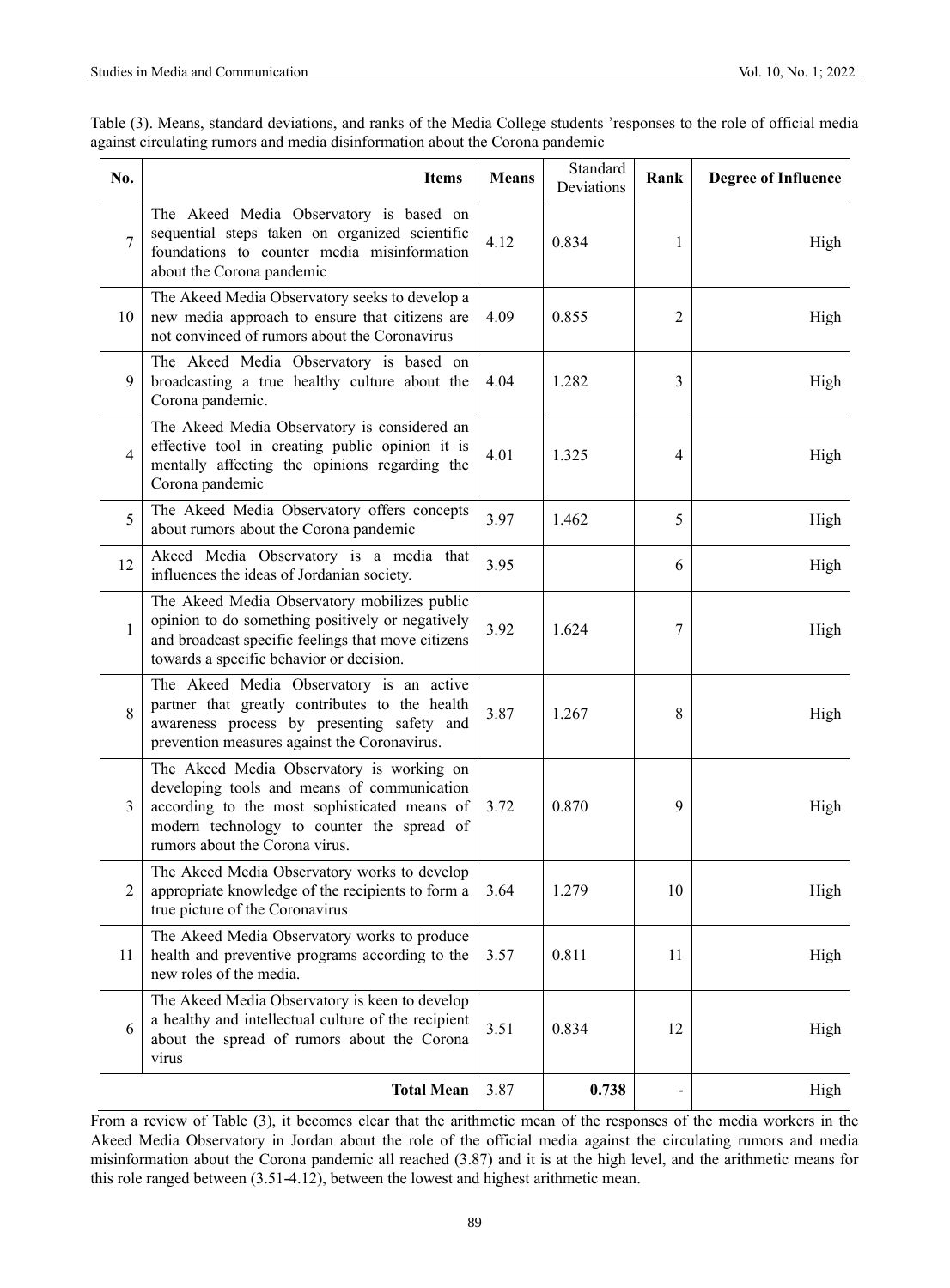This result can be due to the fact that the Akeed Media Observatory in Jordan forms new roles in shaping public opinion about the Corona pandemic, just as the Akeed Media Observatory in Jordan seeks to clarify that rumors can be used to shatter society social, economically and healthily. Akeed Observatory also explains that the rumor is used in media disinformation and broadcast false facts about the spread of the Coronavirus, and the researcher also attributes this result to the fact that the Akeed Media Observatory contributes to creating public opinion, taking into account the consideration of the degrees of mental and behavioral influence of the recipient, in addition to being an effective media tool that takes place in the broad spectrum of social, health and economic activities in Akeed Media Observatory publications and media articles.

#### **4. Recommendations**

- 1. Developing mechanisms and media strategies to counter the rumors about the Corona pandemic.
- 2. The necessity of preparing media programs to raise the level of employees of the Akeed Media Observatory in Jordan and inform them of the social, economic and health problems in the Jordanian society.
- 3. Preparing programs broadcast in different languages to identify the problems resulting from rumors about the Coronavirus.
- 4. The necessity of adopting the AkeedMedia Observatory in Jordan with objectivity in dealing with various issues and problems, and raising the level of its credibility in publishing news and following up on events around the Corona pandemic.
- 5. Establishing an informational information base on the spread of rumors related to the Coronavirus, and working on analyzing that information to ensure that these rumors are surrounded and contested by objective media evidence.
- 6. Directing community and health awareness and culture tools towards the Corona pandemic by explaining prevention and safety measures.
- 7. Adopting comprehensive media programs aimed at developing general national awareness, consecrating love for the homeland and the importance of belonging to it among society, and confronting what is proposed by the media in terms of fallacies and prejudiced ideas to negatively affect the recipients.
- 8. Presenting talk shows and discussing the spread of rumors about the Corona pandemic, with the aim of educating and immunizing the public.
- 9. Creating electronic blogs linked to the website of all media, especially to Akeedobservatory to refute the rumors about the Corona pandemic.

## **Acknowledgement**

This research is funded by the Deanship of Research in Zarqad University /Jordan.

# **References**

- Abdoli, A. (2020). Gossip, Rumors, and the COVID-19 Crisis. *Disaster Medicine and Public Health Preparedness*, 1-2. <https://doi.org/10.1017/dmp.2020.272>
- AL, M., & Mohammad S. Z. (2020). The role of the national center for security and crisis management in limiting the spread of the coronavirus in the Hashemite kingdom of Jordan a study from the perspective of experts in crisis management, *Journal of Contingencies and Crisis Management*, *15*(4), USA.
- Ali, I. (2020). Impacts of rumors and conspiracy theories surrounding COVID-19 on preparedness programs. *Disaster Medicine and Public Health Preparedness*, 1-6. <https://doi.org/10.1017/dmp.2020.325>
- Bapuji, H., Patel, C., Ertug, G., & Allen, D. G. (2020). Corona crisis and inequality: Why management research needs a societal turn. <https://doi.org/10.1177/0149206320925881>
- Harari, Y. N. (2020). The world after coronavirus. *Financial Times*, *20*(03), 2020.
- Harris, R. (2020). FACE COVID'How to respond effectively to the Corona crisis. Retreived from https://www.actmindfully.com.au/wp-content/uploads/2020/03/FACE-COVID-eBook-by-Russ-Harris-March-2020. pdf, on July, 19, 2020.
- Hou, Z., Du, F., Zhou, X., Jiang, H., Martin, S., Larson, H., & Lin, L. (2020). Cross-country comparison of public awareness, rumors, and behavioral responses to the COVID-19 epidemic: infodemiology study. *Journal of medical Internet research*, *22*(8), e21143. <https://doi.org/10.2196/21143>
- *In light of contemporary changes*, the third meeting of the Arab Association for Scientific Research and Communication